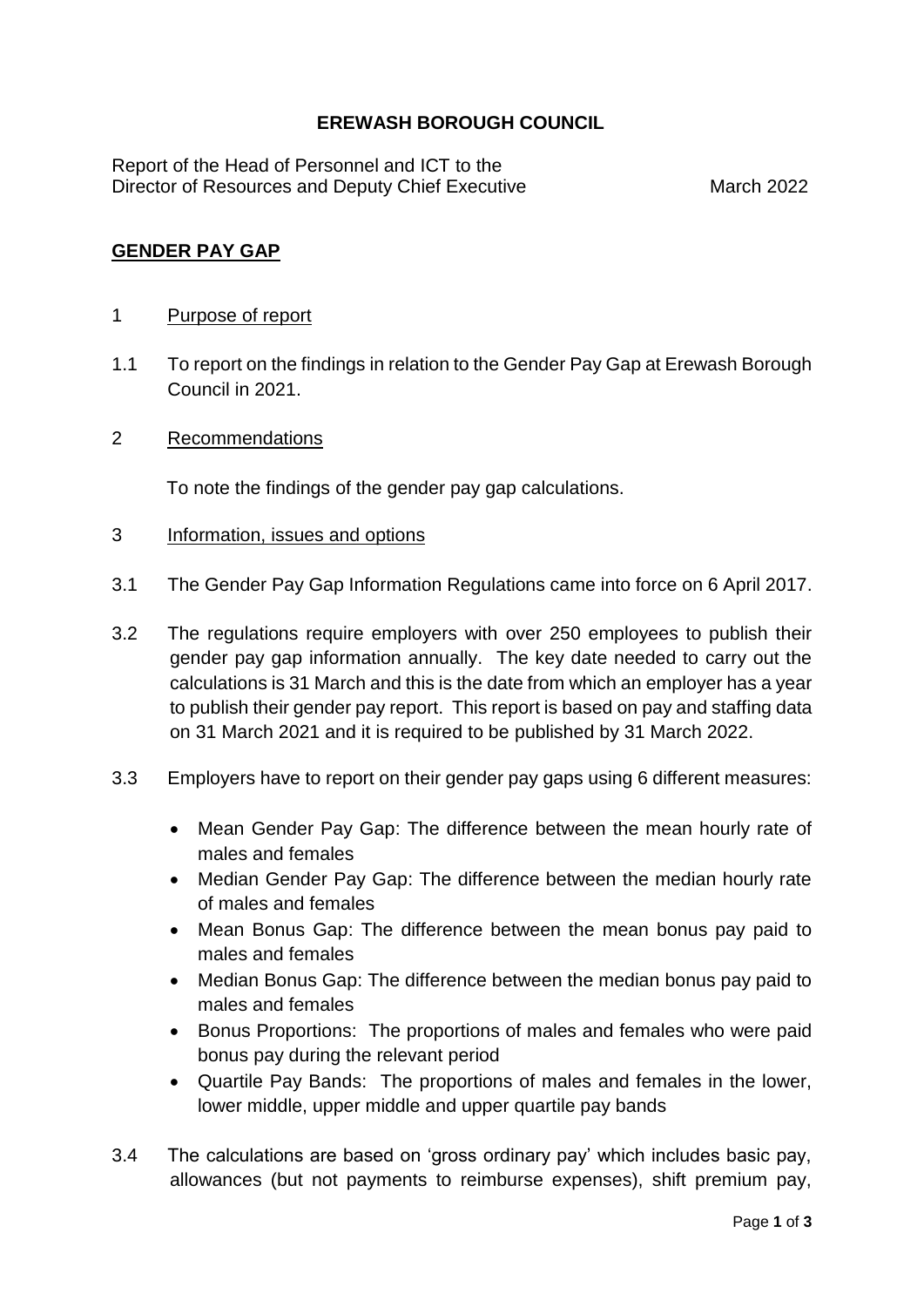piecework pay and pay for leave. It does not include overtime pay, pay in lieu of leave, benefits in kind, redundancy pay and other payments in relation to termination.

- 3.5 Bonus pay means remuneration in the form of money, vouchers, securities and also relates to profit sharing, productivity, performance, incentive or commission.
- 3.6 Public sector employers must publish the results on their own website and also upload the required information onto the Government's Gender Pay Gap Reporting Service. The next report will be based on pay and staffing data on 31 March 2022 and the deadline for publishing that report is 30 March 2023.

#### 4 Risk

- 4.1 While there are no sanctions for failing to report the gender pay gap data, the main risk is the reputational damage arising from failing to upload the information onto the Erewash Borough Council website and the government website.
- 5 Erewash Borough Council Results as at 31 March 2021

| <b>Average Gender Pay Gap</b> |             |               |  |
|-------------------------------|-------------|---------------|--|
| <b>HOURLY RATE</b>            | <b>MEAN</b> | <b>MEDIAN</b> |  |
| <b>WOMEN'S HOURLY RATE IS</b> | 9.1% LOWER  | 0%            |  |

| Proportion of Male and Female Employees in each Quartile Band of Earnings |             |               |  |
|---------------------------------------------------------------------------|-------------|---------------|--|
|                                                                           | <b>MALE</b> | <b>FEMALE</b> |  |
| TOP QUARTILE                                                              | 56.6%       | 43.4%         |  |
| UPPER MIDDLE QUARTILE                                                     | 38.7%       | 61.3%         |  |
| LOWER MIDDLE QUARTILE                                                     | 30.3%       | 69.7%         |  |
| <b>LOWER QUARTILE</b>                                                     | 60.5%       | 39.5%         |  |

| <b>Bonus Pay Analysis</b>      |               |                 |  |
|--------------------------------|---------------|-----------------|--|
| <b>WOMEN'S BONUS PAY IS</b>    | <b>MEAN</b>   | <b>MEDIAN</b>   |  |
| % HIGHER/LOWER                 | $0\%$         | $0\%$           |  |
| <b>PERCENTAGE WHO RECEIVED</b> | <b>OF MEN</b> | <b>OF WOMEN</b> |  |
| <b>BONUS PAY</b>               | $0\%$         | 0%              |  |

# **EREWASH BOROUGH COUNCIL 2021 - 2022 GENDER PAY GAP DATA**